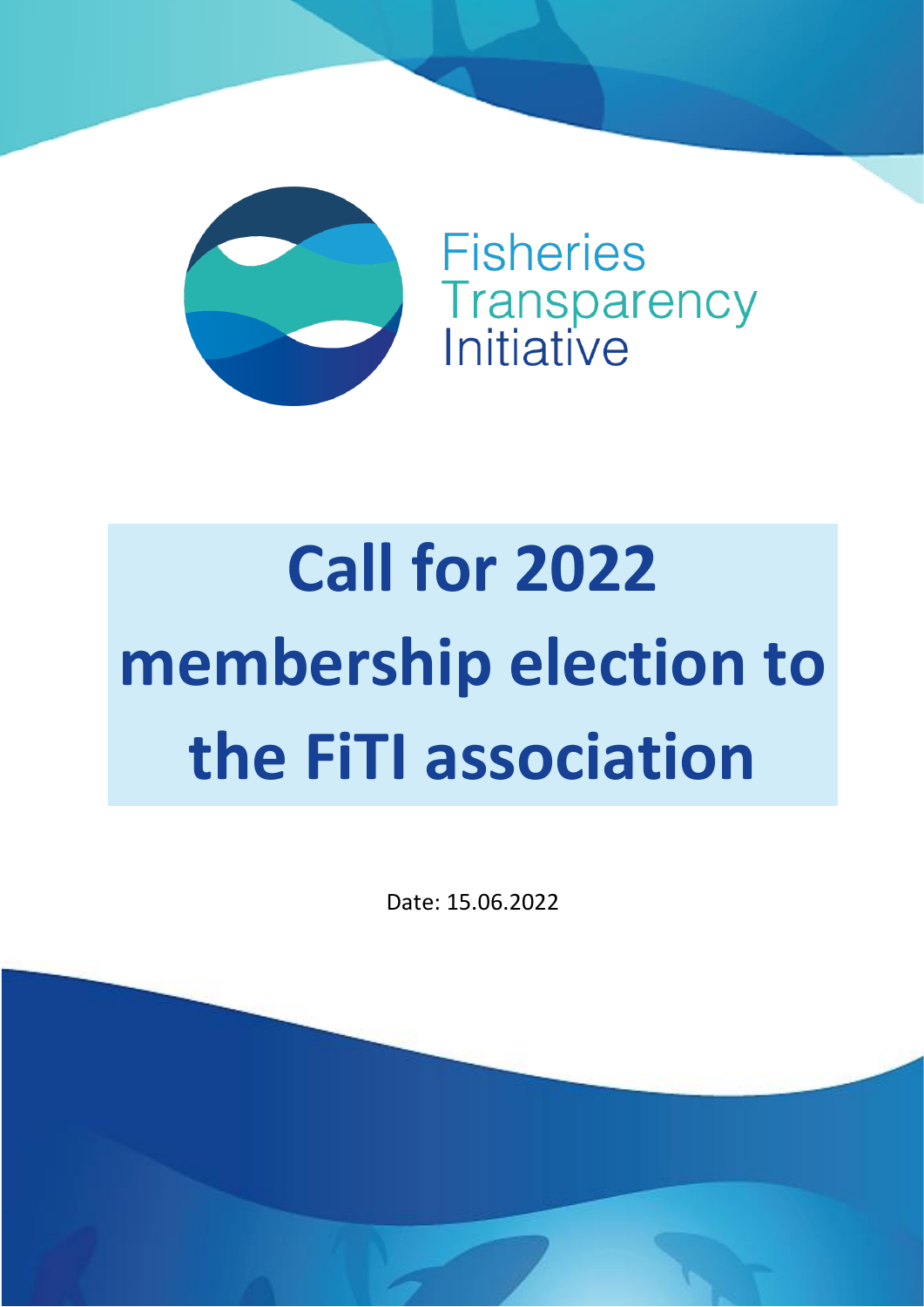## **Table of Contents**

| 2. |     |  |  |  |
|----|-----|--|--|--|
| 3. |     |  |  |  |
| 4. |     |  |  |  |
|    | (1) |  |  |  |
|    | (2) |  |  |  |
|    | (3) |  |  |  |
|    | (4) |  |  |  |
|    | (5) |  |  |  |
|    |     |  |  |  |

**For questions or comments regarding this election procedure please contact Ms Tina Fondamiere at [members@fiti.global.](mailto:members@fiti.global?subject=2022%20membership%20election%20for%20the%20FiTI%20association)**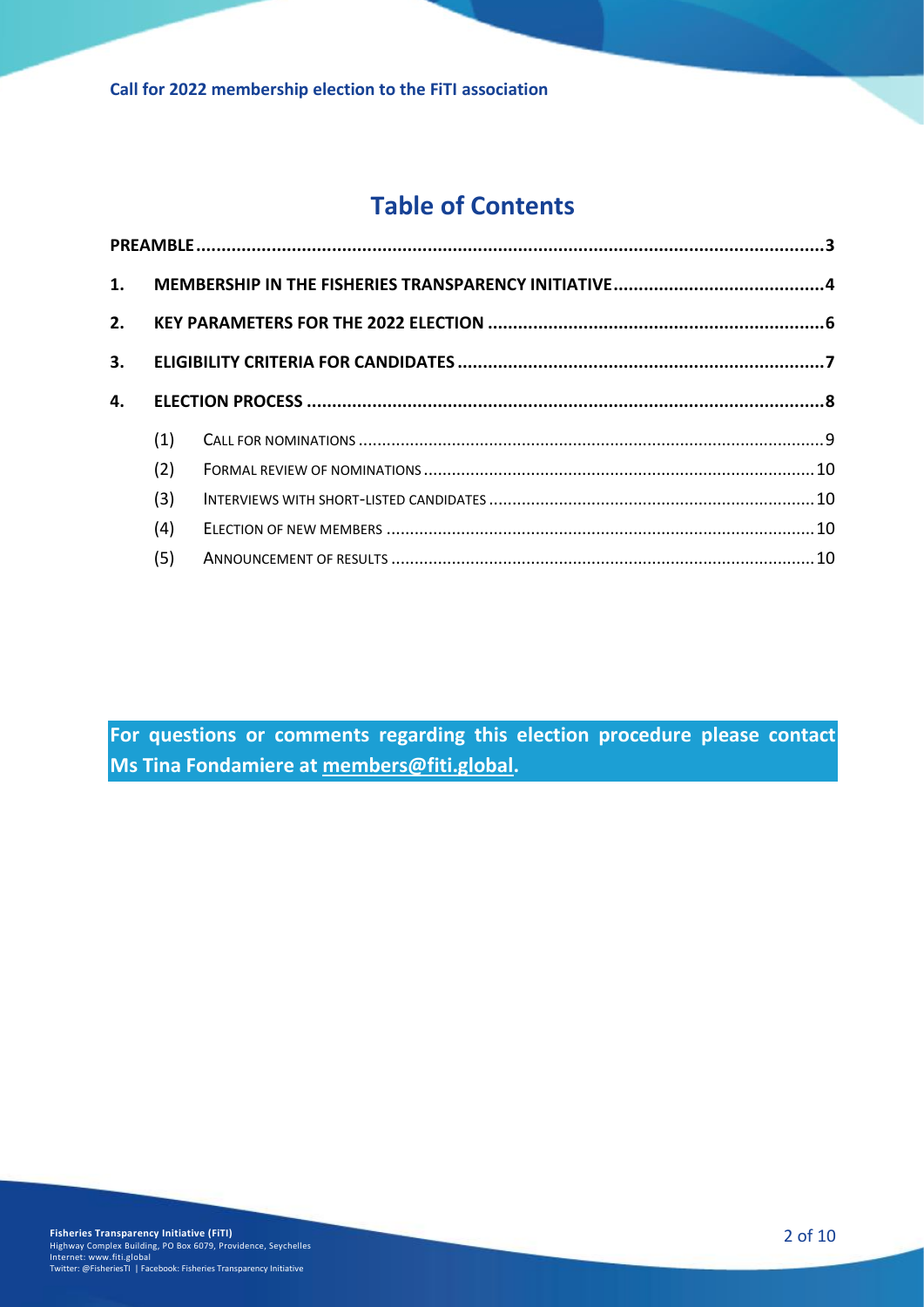## <span id="page-2-0"></span>**Preamble**

Over the past two decades, there has been an enormous growth in collective action for international development. This has been aided by the growing understanding that complex and interlinked global challenges, such as sustainable fisheries, cannot be tackled by unilateral actions alone but rather through collaborative partnerships involving multiple actors.

For this reason, the Fisheries Transparency Initiative (FiTI) has been established as a collaborative effort among different stakeholders from governments, business, and civil society. Their diverse interests, positions, experiences, and resources are fundamental to shape the immediate and long-term agenda for marine fisheries sustainability.

*The FiTI strengthens transparency and participation in marine fisheries management. By making fisheries management more transparent and inclusive, the FiTI promotes informed public debates on fisheries policies and supports the long-term contribution of the sector to national economies and the well-being of citizens and businesses that depend on a healthy marine environment.*

The FiTI is pursuing its charitable objective by:

- (i) maintaining its internationally recognised standard (i.e. FiTI Standard) that defines what information on marine fisheries should be published online by public authorities;
- (ii) engaging with countries to implement this standard to achieve and maintain high levels of transparency on the management of the marine fisheries sector and the activities of fishers and fishing companies;
- (iii) promoting and institutionalising multi-stakeholder collaboration;
- (iv) stimulating public debates on how the fisheries sector is managed;
- (v) enabling relevant stakeholders to support reforms towards better governance of their marine fisheries; and
- (vi) fostering the implementation of the United Nations Sustainable Development Goals and other international treaties and covenants related to fisheries worldwide.

For more information about the FiTI, please visit [https://www.fiti.global.](https://www.fiti.global/)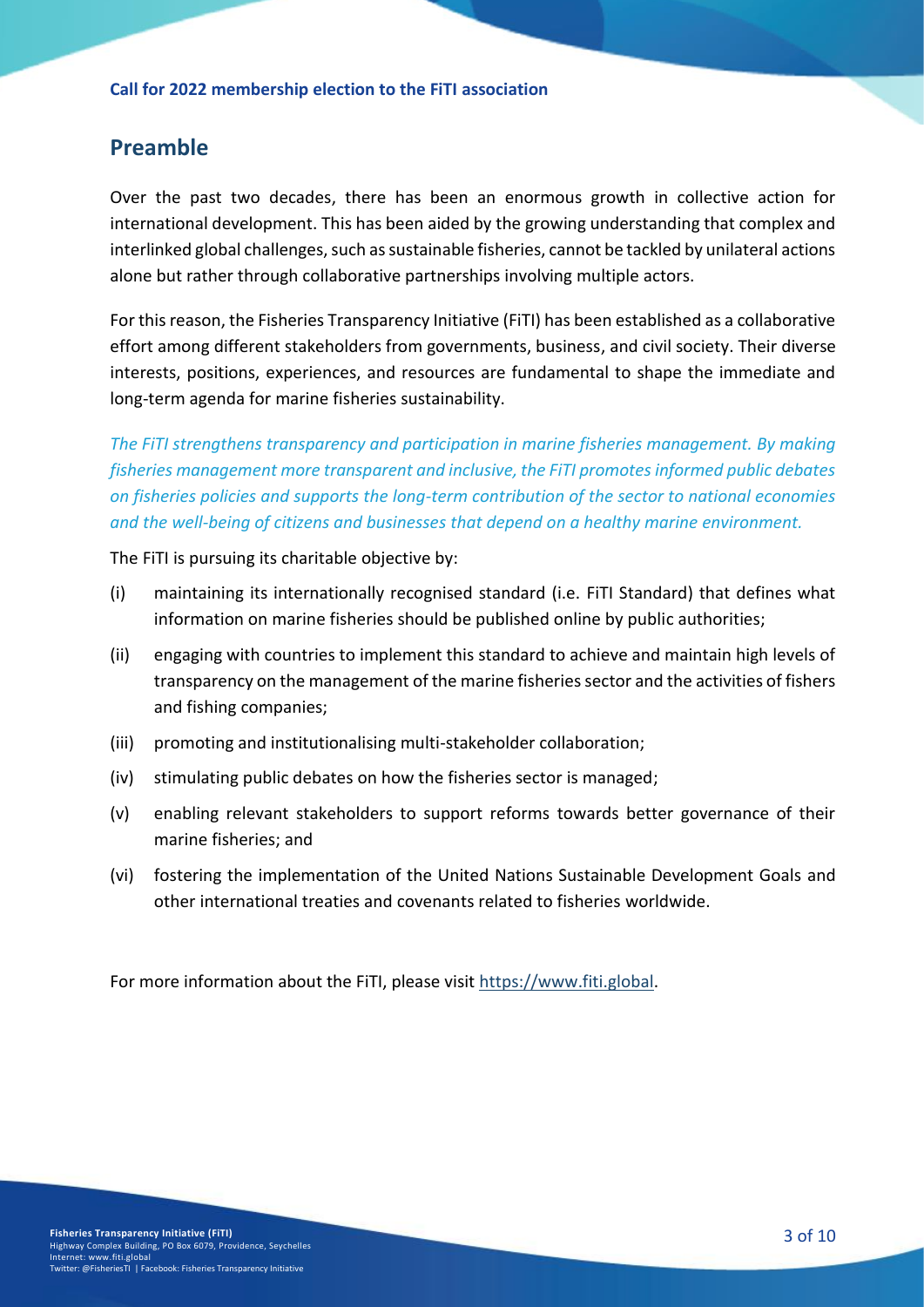## <span id="page-3-0"></span>**1. Membership in the Fisheries Transparency Initiative**

The FiTI is legally institutionalised as a non-profit, non-governmental *association* under Seychellois law and governed by the [constitution of the FiTI association.](https://www.fiti.global/association)

*Membership* to the FiTI is open to any individual nominated by an entity from the government, business, or social sector (see below), interested in enhancing transparency and multi-stakeholder participation in fisheries, good ocean governance, or wider areas of open government and access to information.

*The sole responsibility of members is to serve in the FiTI International Board.* The FiTI International Board is the *global supervisory* body of the FiTI.

In accordance with the FiTI's constitution, the Board is comprised of *18 individual voting members*, equally distributed among the following *three stakeholder groups*:

- (i) *Government sector*, represented by individuals nominated by public sector institutions, including ministries, federal or national government agencies, and businesses owned or controlled by the government (i.e. State-Owned Enterprises).
- (ii) *Business sector*, represented by individuals nominated by private sector organisations, including for-profit companies and social enterprises along the fisheries value chain, organisations in supporting sectors (e.g. finance, investments, management, technology), as well as industry, professional, and trade associations.
- (iii) *Social Sector*, represented by individuals nominated by organisations that serve society at large, including not-for-profit civil society organisations, global action networks, as well as academic entities.

The FiTI International Board is presided and represented by its *Chair*, which does not count towards the total number of seats.

The FiTI International Board has the following *responsibilities,* as outlined in the constitution of the FiTI association:

- (i) assessing candidate applications of countries;
- (ii) evaluating the performance of countries against the FiTI Standard based on validations;
- (iii) establishing mechanisms to collect and address complaints, resolve disagreements, and act if countries are deemed non-compliant;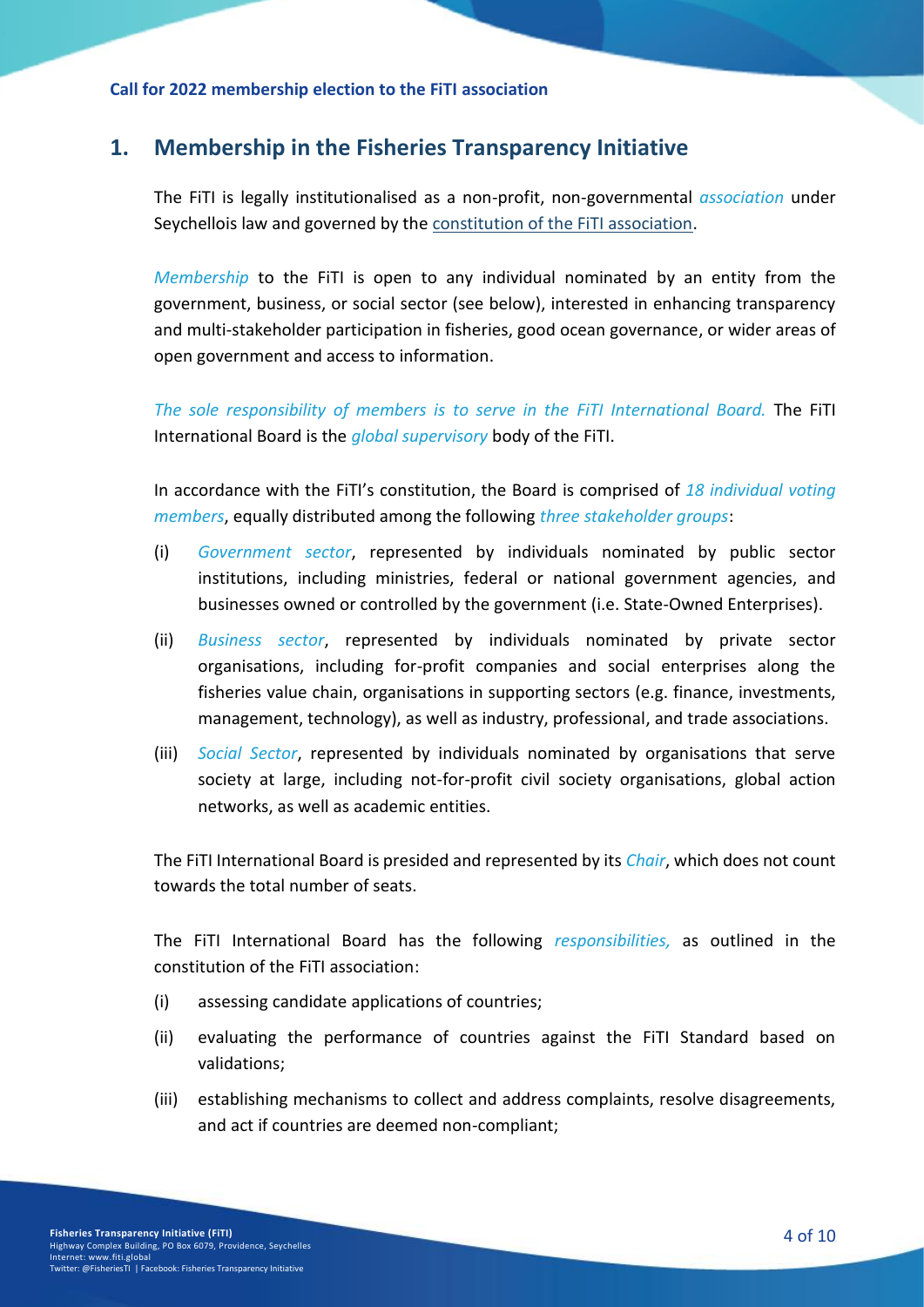- (iv) overseeing and guiding the work of the FiTI International Secretariat through annual work plans and bylaws;
- (v) appointing the Executive Director of the FiTI International Secretariat;
- (vi) supporting the FiTI International Secretariat in outreach and fundraising activities;
- (vii) agreeing on the arrangements for FiTI global conferences;
- (viii) approving the annual budget, financial statement, and audited reports of the FiTI association;
- (ix) electing new members of the FiTI, which serve as International Board members;
- (x) electing the FiTI Chair of the FiTI International Board;
- (xi) enhancing the FiTI Standard over time;
- (xii) promoting transparency and multi-stakeholder participation in marine fisheries governance; and
- (xiii) adhering to the FiTI Global Code of Conduct.

Each member of the International Board needs to fulfil the following two *key responsibilities*:

- $\bullet$  carry out all the responsibilities of a FITI International Board member, as outlined above, and
- $\bullet$  represent the concerns and interests of their global stakeholder group in the FiTI International Board.

For more information about the FiTI International Board, please refer [here.](https://www.fiti.global/fiti-international-board)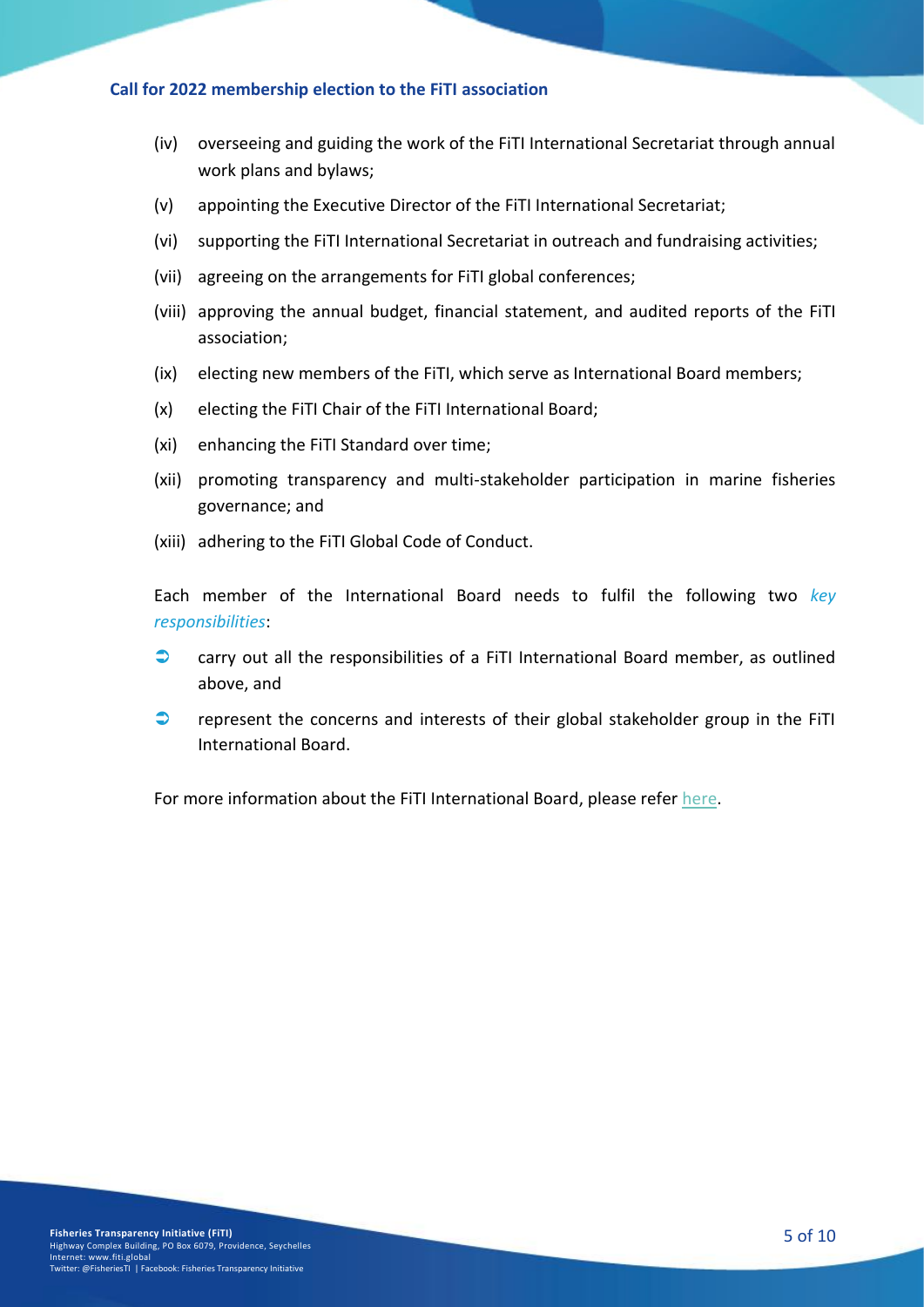## <span id="page-5-0"></span>**2. Key parameters for the 2022 election**

A total of *12 new membership seats* should be filled through this 2022 election process, distributed as follows:

| <b>Stakeholder group</b> | <b>Vacant membership seats</b>                                                                                         |
|--------------------------|------------------------------------------------------------------------------------------------------------------------|
| <b>Government sector</b> | 4 membership seats                                                                                                     |
| <b>Business sector</b>   | 2 membership seats for individuals from large-scale/industrial<br>organisations along the marine fisheries value chain |
|                          | 1 membership seat for individuals from small-scale/artisanal<br>organisations along the marine fisheries value chain   |
| <b>Social sector</b>     | 5 membership seats                                                                                                     |

The term for the newly elected members will be *three years*, from 1 January 2023 until 31 December 2025.

Members retire at the end of their term but are eligible for re-nomination and *re-election once*.

The current members of the FiTI association will *elect the new members* of the FiTI association. If voting becomes necessary, it will be administered electronically as a secret ballot or by other suitable means as determined by the Chair.

The names of the nominees, short-listed candidates, and assessment results will *not be published or shared*.

The *FiTI International Secretariat* will aid the process but will not make any decisions regarding nominees or participate in the interview and voting process.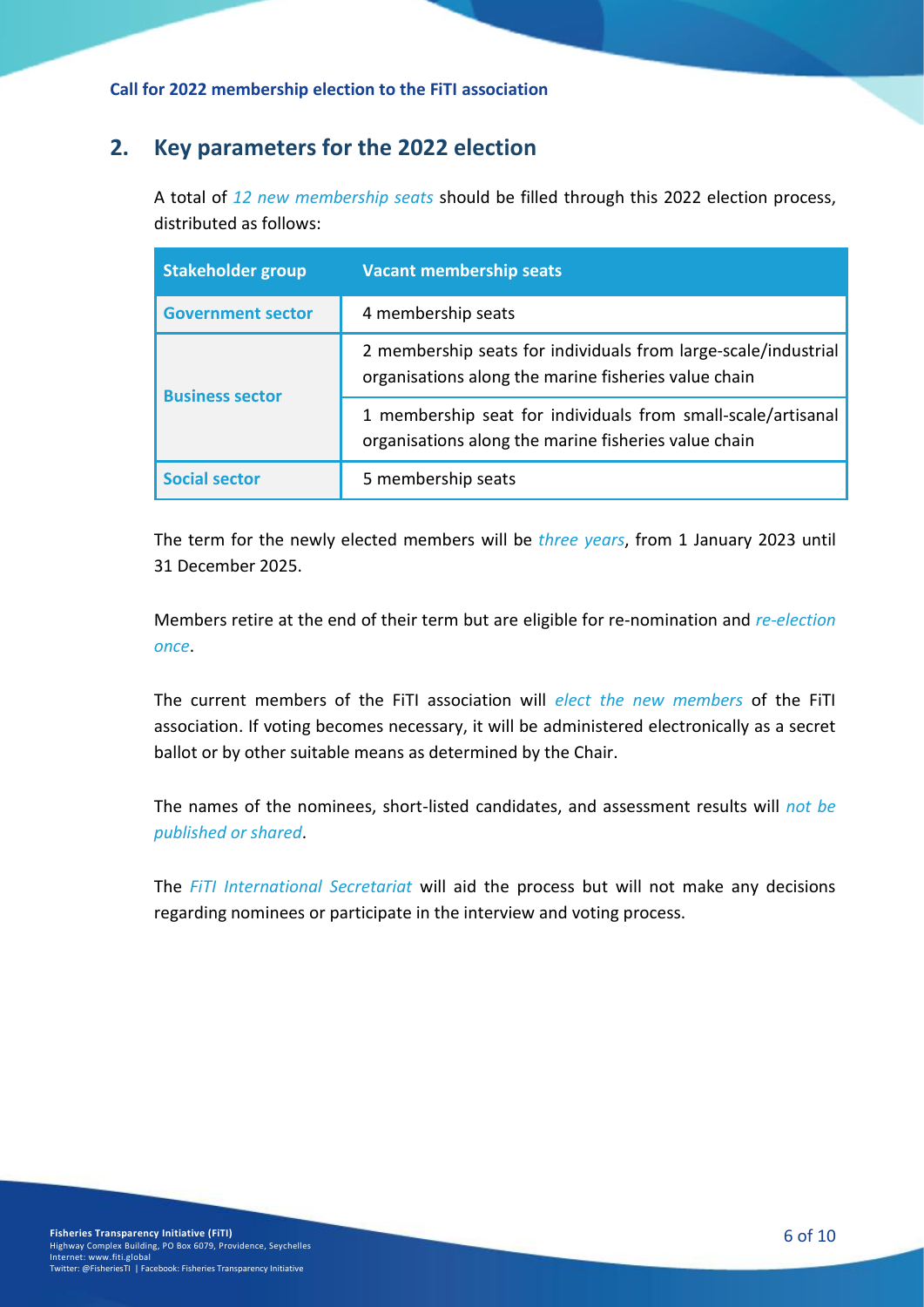## <span id="page-6-0"></span>**3. Eligibility criteria for candidates**

Candidates that seek to run for membership in the FiTI association must meet the following *criteria:*

- (1) Membership to the FiTI association is *personal* and not institutional. Therefore, only individuals are eligible to run for a membership seat in the FiTI association. Nevertheless, candidates must be officially *nominated by their organisation* or (in the case of self-employed individuals) *from an expert network<sup>1</sup>* from the government, business, or social sector, as outlined above.<sup>2</sup>
- (2) Candidates must be at least *18 years old*.
- (3) Candidates must demonstrate a *strong interest* in enhancing transparency and multistakeholder participation in fisheries, good ocean governance or broader areas of open government and access to information, and practicing high levels of openness, integrity, and accountability.
- (4) The working language of the FiTI International Board is *English,* and all candidates must be proficient in reading, writing, and speaking.
- (5) In addition, candidates must demonstrate *at least two of the following aspects*:
	- i) Sound technical expertise and strong track record in influencing policy processes;
	- ii) Experience in partnering with senior representatives from governments, business or civil society;
	- iii) Proven ability in support of the sustainability of natural resources or transparency processes;
	- iv) Informed international perspective on core issues of transparency in marine fisheries management to leverage global standards and/or partners;
	- v) Ability to support outreach and fundraising activities of the FiTI.

<sup>1</sup> The nominating organisation or network must **operate in several countries** and **be established for at least three years**.

<sup>2</sup> As FiTI members serve in their individual rather than organisational capacity, members that leave the FiTI association before their term ends should have no presumption that their replacement will come from the same entity.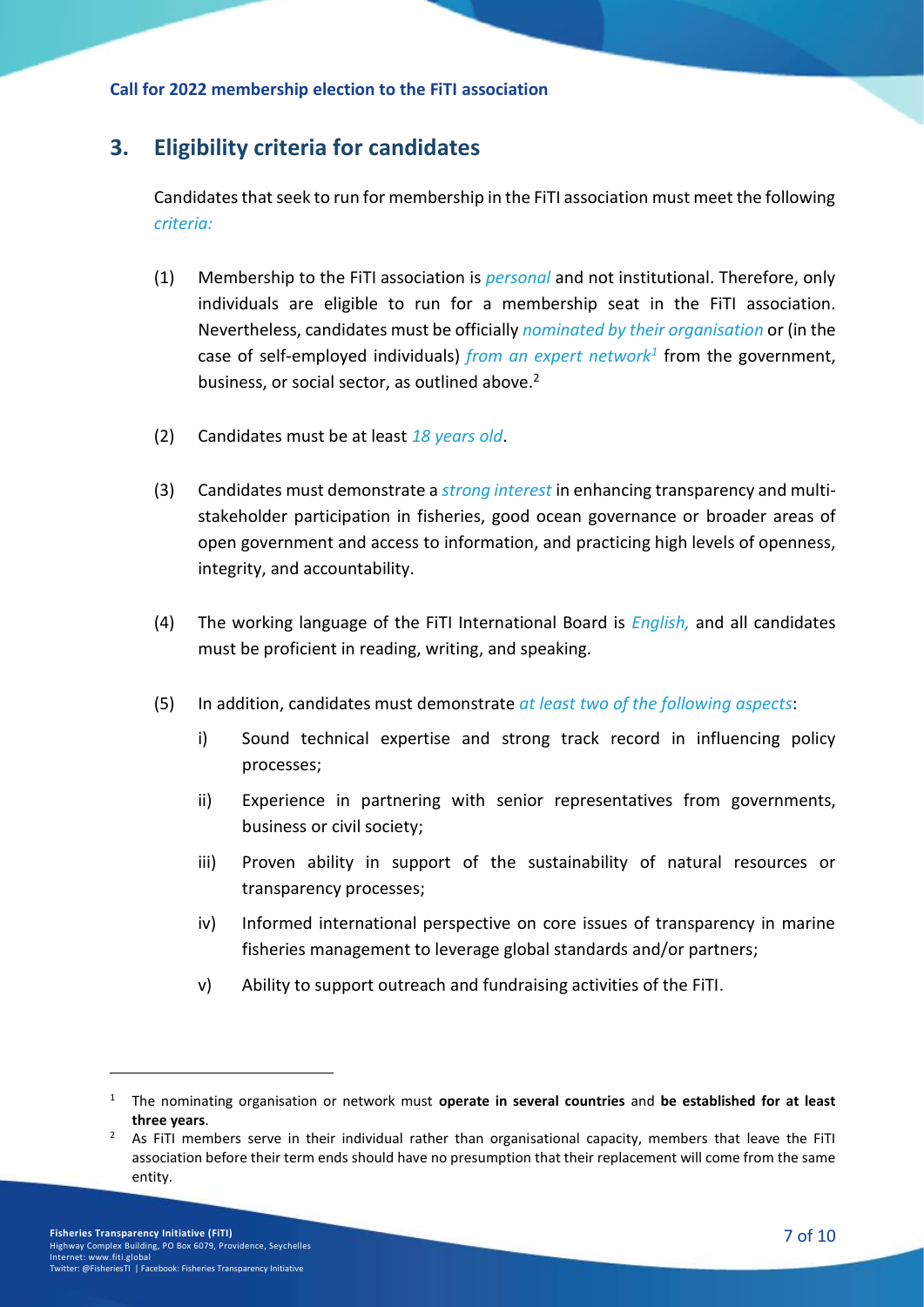(6) Elected Board members are expected to dedicate on average *one to two hours a week to the FiTI* – with intensity increasing around International Board meetings. Members should also be available to travel internationally to represent the FiTI at high-level meetings and participate in at least one in-person International Board meetings per year, as well as additional meetings held online.

## <span id="page-7-0"></span>**4. Election process**

The 2022 election process for new members of the FiTI association looks as follows:



The FiTI strives for a balanced and inclusive International Board. Thus, diversity will be taken into account across a range of factors (including gender, geographical location, type of experience/organisation).

As a global initiative, regional diversity is particularly valued by the FiTI. Therefore, the FiTI may opt to state a preference for short-listed candidates based on the above factors in any given selection round.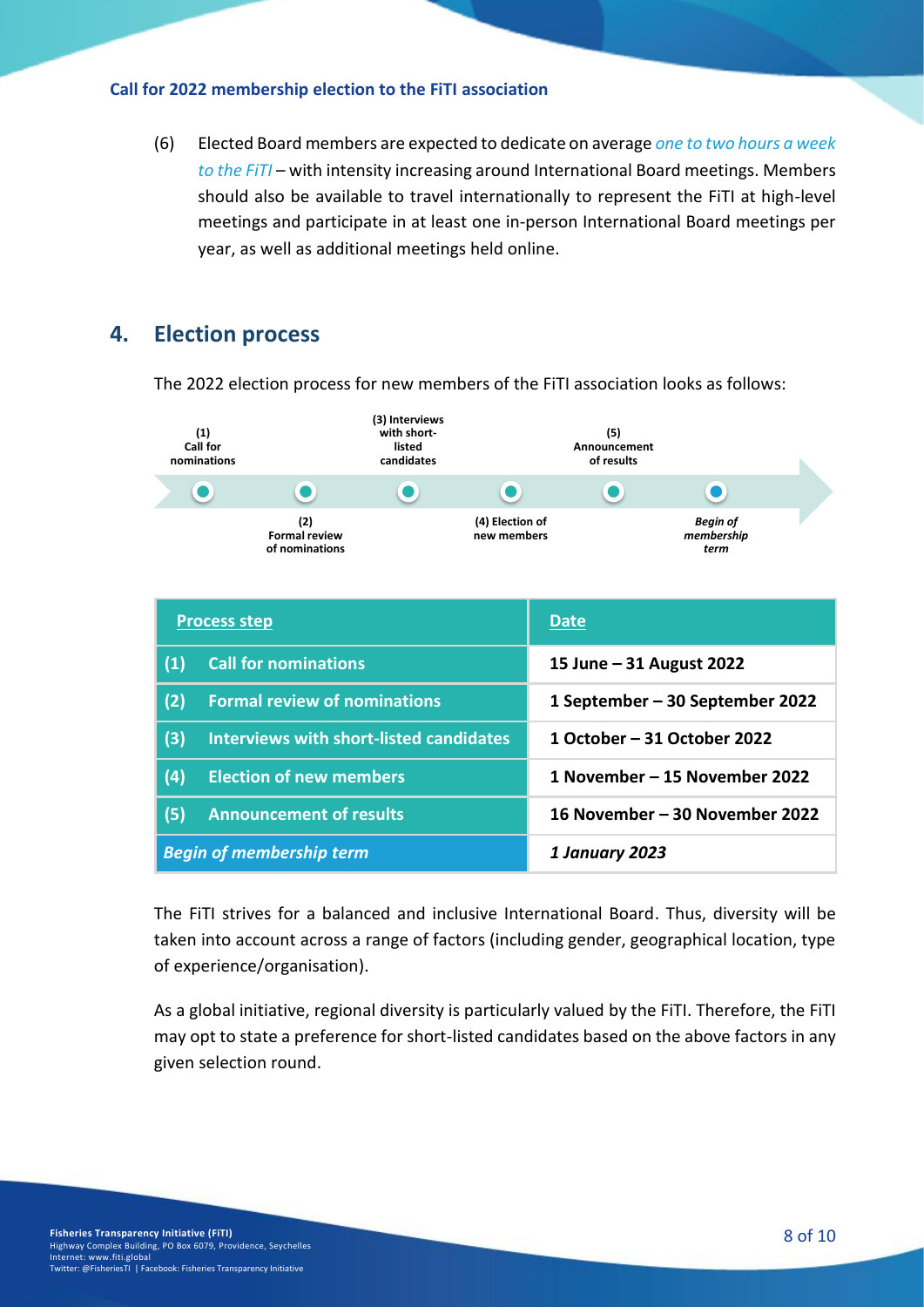## <span id="page-8-0"></span>**(1) Call for nominations**

#### Eligible candidates must submit the following **four applications documents**:

- (1) *Cover letter* addressed by the candidate to the FiTI Chair, covering the following aspects:
	- **C** Motivation to join the FITI as a member;
	- $\supset$  Summary of experiences that demonstrate the candidate's qualification to support the FiTI in advancing transparency in fisheries management;
	- **Priorities given to advance the objectives of the FiTI.**3
- (2) Letter of nomination from the candidate's organisation or a network<sup>4</sup>, addressed to the FiTI Chair, covering the following aspects:
	- $\bullet$  Rationales for supporting the nomination;
	- $\bullet$  Explanation about ways in which the candidate fulfils the set criteria;
	- $\bullet$  A paragraph that states how the nominator believes the nominee can contribute to the mission of FiTI.
- (3) *Completed candidate profile form<sup>5</sup>*
- (4) *CV* (max. 4 pages)

Documents must be submitted to the FiTI International Secretariat by the **31 st of August 2022** through Ms Tina Fondamiere to the following email address: [members@fiti.global.](mailto:members@fiti.global?subject=2021%20member%20election%20of%20the%20FiTI%20association)

If a nomination has not been submitted with all the documents mentioned above, an email will be sent by the International Secretariat requesting the missing information within 48 hours. *Only nominations that provided all required documentation will move forward in the process.*

<sup>&</sup>lt;sup>3</sup> This means that the nominee should state her/his key priorities as a Board member (e.g. getting countries in her/his region to join the FiTI, fundraising, impact of transparency).

<sup>4</sup> Candidates cannot nominate themselves.

<sup>5</sup> A standardized template is available for download here: [https://www.fiti.global/call-for-2022-membership](https://www.fiti.global/call-for-2022-membership-election-to-the-fiti-association)[election-to-the-fiti-association](https://www.fiti.global/call-for-2022-membership-election-to-the-fiti-association)